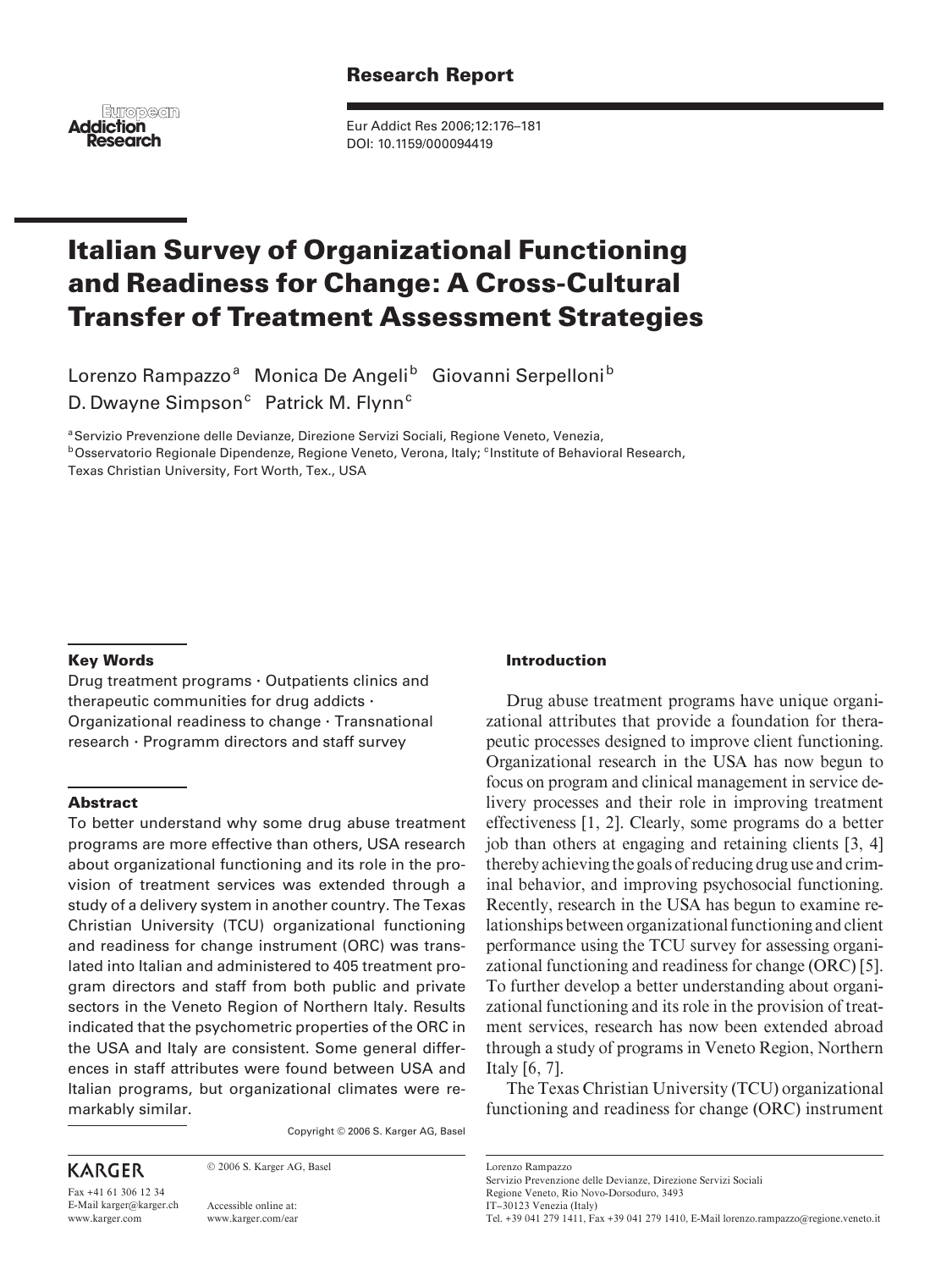has been tested in the USA and shown to have generally good psychometric properties, including construct validity  $[5]$ . To date, it has been used with more than 3,000 substance abuse treatment program staff in the USA to recognize functional barriers to organizational change and technology transfer, and to identify areas for organizational enhancement. The ORC is emerging as an effective, evidence-based measure for understanding program attributes that contribute to therapeutic process and outcomes in USA treatment programs. This assessment includes 18 scales that cover major domains of motivation, resources, staff attributes, and climate. *Motivational* factors include program needs, training needs, and pressures for change, while program *resources* are evaluated in regard to office facilities, staffing, training, computer equipment, and e-communications. Organizational dynamics include scales on *staff attributes* (growth, efficacy, influence, and adaptability) and *climate* (mission, cohesion, autonomy, communication, stress, and flexibility for change). In addition to these scales, the instrument also includes sets of items comprising four indices (training satisfaction, training exposure, training utilization – individual level and program level).

The primary goal of this study was to test the crosscultural transfer of treatment assessment strategies developed in the USA at TCU, and to examine similarities and differences between profiles of organizational functioning in regards to service delivery in the USA and Italy. As part of a National Institute on Drug Abuse (NIDA) initiative to establish linkages through international research collaborations, the specific aims of this investigation were to translate, administer, and test the reliability and application of new assessments for organizational functioning in an Italian sample of drug abuse treatment professionals. Program directors and staff members from service centers in Local Health Authority areas (drawn from the network of public and private services) in the region surrounding Venice completed the Italian version of the TCU survey of organizational functioning and readiness for change. Organizational factors in both public and private treatment agencies in the Veneto region of Northern Italy were examined in an attempt to assist the Italian health ministry to identify organizational enhancements. Extending the use of the USA ORC into Northern Italy allowed for a cross-cultural study of organizational functioning.

### **Methods**

#### *Translation*

The ORC was initially translated from English to Italian by two professionals fluent in English. They had expertise in addictions, and were currently working with program staff and patients in the Veneto Region of Italy. Subsequently, a professor teaching Italian at a USA university independently back translated the Italian version into English while simultaneously translating the original English version into Italian. Several concepts needing further discussion were identified. A face-to-face meeting was then held with the Italian professionals, the professor, and several USA experts in addiction treatment and programming. Agreement about concepts and item content was obtained at this meeting, and the final version of the Italian ORC was adopted for use in the Veneto region of Italy.

#### *Participants*

Directors and staff from 64 public sector addiction services programs and private sector therapeutic communities in the Veneto Region completed the Italian version of the survey of organizational functioning either on paper-and-pencil forms or electronically over the Internet. A total of 405 surveys were completed (with a response rate above 82%). There were 64 director and 341 staff versions completed. Analyses focused on the 341 staff ORCs. A comparison sample of 1,089 staff ORCs from 235 USA drug treatment programs was selected to examine similarities and differences between profiles of organizational functioning in the two countries. Differences between staffs in Italian treatment programs in both the private and public sectors were also examined.

#### *Instrument*

Information about the history and development of the ORC is available in an earlier paper [5]. In general, the instrument evolved from an adaptation of items and scales from earlier TCU organizational climate research, and it was supplemented with new items encompassing additional domains and constructs. The USA version of the ORC included 129 items, and the final Italian translation had 128 items. One item that was not scored on any of the existing scales included a concept about treatment orientation that was not applicable and had no relevance within the existing treatment system in Northern Italy. This item was dropped from the final instrument. In either language, the self-administered survey can be completed in about 30 min. Both the USA and Italian versions include 18 scales that cover the major domains of motivation, resources, staff attributes, and climate, and four indices related to training. The scales are program needs, training needs, pressures for change, office facilities, staffing, training, computer equipment, e-communications, growth, efficacy, influence, adaptability, mission, cohesion, autonomy, communication, stress, and flexibility for change. Items on these 18 scales are scored on a 5-point Likerttype response continuum (1 = strongly disagree, 2 = disagree,  $3 =$ uncertain,  $4 = \text{agree}$ , and  $5 = \text{agree}$  strongly). Training satisfaction, exposure, and utilization is assessed through four indices covering training satisfaction, exposure, individual-level utilization, and program-level utilization. The first index of training, satisfaction, uses this same Likert response continuum. Training exposure response categories include:  $1 =$  none,  $2 = 1$ ,  $3 = 2$ ,  $4 = 3$ , and  $5 = 4$ or more. Finally, the last two indices, individual- and programlevel training utilization, uses:  $1 = never, 2 = rarely, 3 = sometimes$ ,  $4 = a$  lot, and  $5 =$  almost always.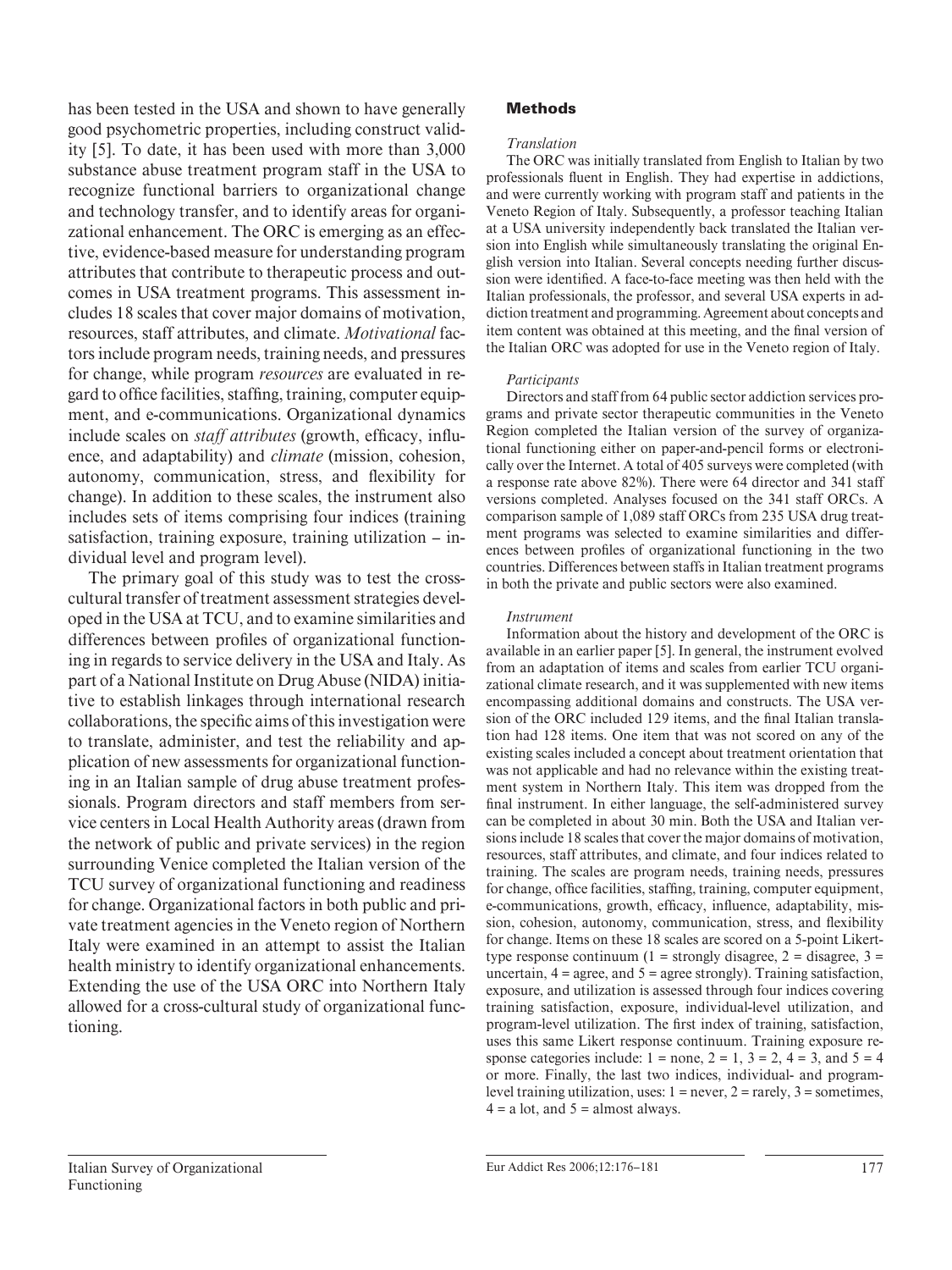#### *Design and Procedures*

A detailed analysis was made of the Italian public and private sector drug abuse treatment system to identify and classify service delivery units. Organizational entities had to be pinpointed so that when organizational profiles were generated and returned upon completion of the survey the reports would have meaning and relevance for the particular services. The Veneto system is organized into Local Health Authorities that include one or more centers in which a designated group or equipe of professionals are responsible for delivering drug abuse treatment services. Staffs within each of the groups include doctors, nurses, psychologists, social workers, educational workers, administrative staff, and others. Once the groups or clinical units were identified, directors and staff with internet access (about 60% of the administrations) completed ORCs online through the website at the Institute of Behavioral Research (IBR) at TCU. Those without electronic access (approximately 40%) completed a paper-and-pencil form that was mailed to the IBR for scoring and incorporation into the data set. Responses were scored using a SAS (Copyright 2002–2003 by SAS Institute Inc., Cary, N.C., USA. All Rights Reserved) routine, and reports including tables and feed back profiles were automatically generated and returned to Italy for distribution. All procedures were reviewed by the TCU Institutional Review Board (IRB) for the protection of research subjects' rights. For Internet administrations, an information web page was presented to all subjects indicating that participation was voluntary. Consent was provided by clicking on a button indicating agreement to voluntary participation. Paper-and-pencil forms were accompanied by an information sheet that indicated passive voluntary consent to participation was granted by completing and returning an anonymous form (names were not part of either paper or electronic forms – only a program/clinical unit identifier was included for analyses and to group forms for generating feedback reports).

#### *Analyses*

Coefficient alpha reliabilities were computed, and a principal components analysis was conducted on items in each scale to examine internal structures. Comparisons between USA and Italian staff responses, as well as public versus private programs in Italy were made through analysis of variance and contingency table analyses. Additionally, percentiles for Italian ORC scores were calculated for the 25th and 75th percentiles.

#### **Results**

The majority of Italian staff participants were female. Public sector staffs were older and included more individuals trained in counseling or nursing. Private sector staffs had more formal education, served smaller caseloads, and had fewer years on the job (table 1).

Reliability for each of the 18 scales was calculated using Cronbach's alpha. Table 2 shows the results for both Italian and USA samples. For the Italian sample, 10 of the 18 scales had alphas at 0.70 or above, six were at 0.60 or higher, and two were below 0.60. Coefficients were at 0.70 or higher for 13 scales from the USA sample, four

|                                  | Subjects               |                       |                          |                         |  |
|----------------------------------|------------------------|-----------------------|--------------------------|-------------------------|--|
|                                  | private<br>$(n = 109)$ | public<br>$(n = 232)$ | private<br>$\frac{0}{0}$ | public<br>$\frac{0}{0}$ |  |
| Gender <sup>a</sup>              |                        |                       |                          |                         |  |
| Female                           | 62                     | 154                   | 57                       | 69                      |  |
| Male                             | 46                     | 70                    | 43                       | 31                      |  |
| Age, years <sup>b</sup>          |                        |                       |                          |                         |  |
| $21 - 35$                        | 38                     | 11                    | 35                       | 5                       |  |
| $31 - 35$                        | 33                     | 32                    | 30                       | 14                      |  |
| $36 - 40$                        | 18                     | 44                    | 16                       | 20                      |  |
| $41 - 45$                        | 10                     | 59                    | 9                        | 27                      |  |
| >45                              | 10                     | 76                    | 9                        | 34                      |  |
| Profession                       |                        |                       |                          |                         |  |
| Addiction counselor <sup>c</sup> | 32                     | 105                   | 29                       | 45                      |  |
| Other counselor <sup>d</sup>     | $\overline{4}$         | 42                    | $\overline{4}$           | 18                      |  |
| Education <sup>e</sup>           | 73                     | 70                    | 66                       | 30                      |  |
| Voc. rehab. <sup>f</sup>         | 40                     | 76                    | 36                       | 33                      |  |
| Nurse <sup>g</sup>               | $\theta$               | 64                    | $\theta$                 | 27                      |  |
| Psychologisth                    | 31                     | 44                    | 28                       | 19                      |  |
| Social worker <sup>1</sup>       | 26                     | 58                    | 23                       | 25                      |  |
| Number of clients <sup>j</sup>   |                        |                       |                          |                         |  |
| $1 - 10$                         | 9                      | 7                     | 9                        | 3                       |  |
| $11 - 20$                        | 43                     | 11                    | 41                       | 5                       |  |
| $21 - 30$                        | 39                     | $\overline{2}$        | 37                       | $\mathbf{1}$            |  |
| $31 - 40$                        | 13                     | $\mathbf{1}$          | 12                       | $\mathbf{1}$            |  |
| >40                              | $\overline{2}$         | 200                   | $\mathbf{1}$             | 91                      |  |
| Years of experience <sup>k</sup> |                        |                       |                          |                         |  |
| <1                               | 12                     | 6                     | 11                       | 3                       |  |
| $1 - 3$                          | 32                     | 23                    | 29                       | 10                      |  |
| $3 - 5$                          | 22                     | 28                    | 20                       | 12                      |  |
| >5                               | 43                     | 174                   | 39                       | 75                      |  |
|                                  |                        |                       |                          |                         |  |

 $a \chi^2 = 4.12$ , p = 0.043;  $b \chi^2 = 83.80$ , p = 0.0001;  $c \chi^2 = 8.26$ , p = 0.004;  $\frac{d}{dx} \chi^2 = 13.49$ , p = 0.0002;  $\frac{e}{x} \chi^2 = 39.50$ , p = 0.0001;  $\frac{f}{x} \chi^2 = 0.39$ ,  $p = 0.54$ ;  $\frac{1}{2}$   $\chi^2 = 37.45$ ,  $p = 0.0001$ ;  $\frac{1}{2}$   $\chi^2 = 3.60$ ,  $p = 0.058$ ;  $\frac{1}{2}$   $\chi^2 = 0.08$ ,  $p = 0.77$ ;  $\frac{1}{2} \chi^2 = 247.08$ ,  $p = 0.0001$ ;  $\frac{k}{\chi^2} = 46.62$ ,  $p = 0.0001$ .

scales were between 0.60 and 0.70, and one was below 0.60. Table 2 also shows eigenvalues above 1.0 from a principal components analysis of items for each of the 18 scales. These values indicate the dimensionality of the scales. Unidimensionality is determined by a single eigenvalue greater than 1.0. Five of the Italian scales appeared to represent a single dimension. However, eight of the other scales had second eigenvalues that were near 1.0, with values ranging from 1.01 to 1.06.

Table 3shows mean scores for the 18 ORC scales from Italian and USA administrations, as well as scores representing the 25th and 75th percentiles derived from Italian responses. Overall, means for USA and Italy are very sim-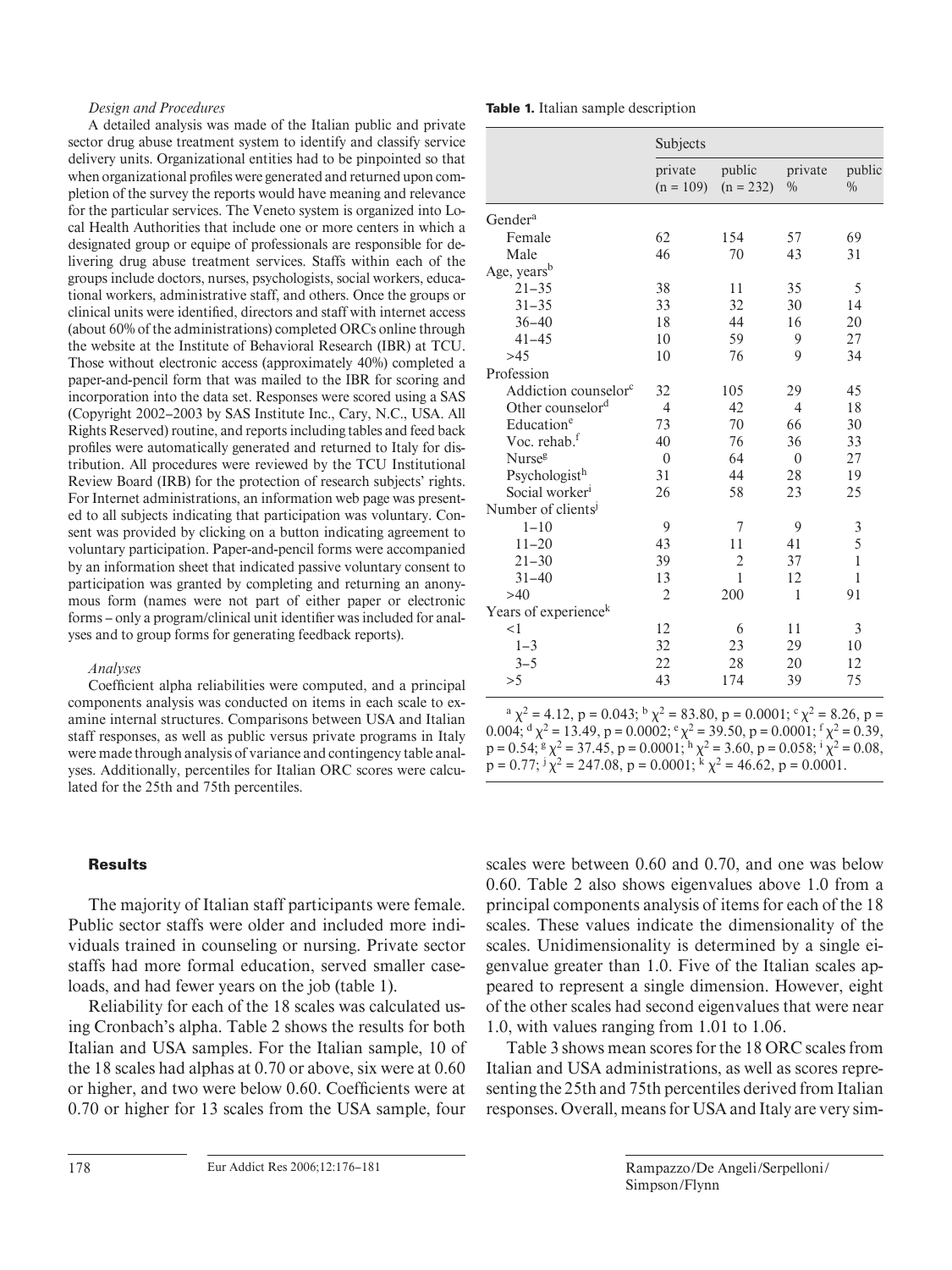#### **Table 2.** Italian organizational readiness for change – psychometric properties

|                        | Num-            | Alpha                |                             | Eigenvalues $>1$     |                             |
|------------------------|-----------------|----------------------|-----------------------------|----------------------|-----------------------------|
|                        | ber of<br>items | Italy<br>$(n = 341)$ | <b>USA</b><br>$(n = 1,089)$ | Italy<br>$(n = 341)$ | <b>USA</b><br>$(n = 1,089)$ |
| Motivation for change  |                 |                      |                             |                      |                             |
| Program needs          | 8               | 0.81                 | 0.89                        | 3.54                 | 4.59                        |
| Training needs         | 8               | 0.80                 | 0.87                        | 3.50, 1.01           | 4.32                        |
| Pressures for change   | 7               | 0.65                 | 0.70                        | 2.42, 1.28           | 2.54, 1.33                  |
| Adequacy of resources  |                 |                      |                             |                      |                             |
| Offices                | $\overline{4}$  | 0.78                 | 0.70                        | 2.10                 | 2.12                        |
| Staffing               | 6               | 0.64                 | 0.70                        | 2.17, 1.22           | 2.42, 1.03                  |
| Training               | $\overline{4}$  | 0.60                 | 0.62                        | 1.70                 | 1.88                        |
| Computer access        | 7               | 0.54                 | 0.77                        | 1.68, 1.42           | 2.98, 1.17                  |
| E-communications       | $\overline{4}$  | 0.77                 | 0.74                        | 2.05                 | 2.26                        |
| Staff attributes       |                 |                      |                             |                      |                             |
| Growth                 | 5               | 0.73                 | 0.66                        | 1.96, 1.04           | 2.14, 1.14                  |
| Efficacy               | 5               | 0.61                 | 0.67                        | 1.46, 1.04           | 2.22, 1.13                  |
| Influence              | 6               | 0.70                 | 0.79                        | 1.69, 1.06           | 2.99                        |
| Adaptability           | $\overline{4}$  | 0.60                 | 0.66                        | 1.47, 1.02           | 2.02                        |
| Organizational climate |                 |                      |                             |                      |                             |
| Mission                | 5               | 0.80                 | 0.72                        | 2.44                 | 2.47                        |
| Cohesion               | 6               | 0.87                 | 0.87                        | 3.43, 1.02           | 3.75                        |
| Autonomy               | 5               | 0.48                 | 0.56                        | 1.69, 1.04           | 1.86                        |
| Communication          | 5               | 0.74                 | 0.81                        | 1.81, 1.11           | 2.88                        |
| <b>Stress</b>          | $\overline{4}$  | 0.76                 | 0.80                        | 1.55, 1.04           | 2.52                        |
| Change                 | 5               | 0.62                 | 0.71                        | 1.61, 1.23           | 2.36                        |

**Table 3.** Organizational functioning scores – means and percentiles

|                        | Italy ( $n = 341$ ) |      | USA $(n = 1,089)$ |      |
|------------------------|---------------------|------|-------------------|------|
|                        | 25th %ile           | mean | 75th %ile         | mean |
| Motivation for change  |                     |      |                   |      |
| Program needs          | 30.0                | 34.6 | 40.0              | 32.1 |
| Training needs         | 30.0                | 34.4 | 39.0              | 30.5 |
| Pressures for change   | 27.0                | 30.3 | 34.0              | 30.8 |
| Adequacy of resources  |                     |      |                   |      |
| <b>Offices</b>         | 23.0                | 30.3 | 38.0              | 32.6 |
| Staffing               | 28.0                | 33.1 | 37.0              | 30.9 |
| Training               | 28.0                | 32.9 | 38.0              | 34.2 |
| Computer access        | 24.0                | 28.6 | 33.0              | 28.5 |
| E-communications       | 20.0                | 27.9 | 35.0              | 25.1 |
| Staff attributes       |                     |      |                   |      |
| Growth                 | 26.0                | 31.6 | 38.0              | 35.1 |
| Efficacy               | 34.0                | 37.3 | 40.0              | 39.8 |
| Influence              | 28.0                | 32.1 | 36.0              | 35.5 |
| Adaptability           | 33.0                | 35.4 | 40.0              | 38.0 |
| Organizational climate |                     |      |                   |      |
| Mission                | 30.0                | 33.9 | 40.0              | 35.0 |
| Cohesion               | 30.0                | 35.1 | 42.0              | 33.9 |
| Autonomy               | 30.0                | 34.7 | 38.0              | 34.8 |
| Communication          | 28.0                | 31.4 | 36.0              | 32.0 |
| <b>Stress</b>          | 28.0                | 33.8 | 40.0              | 33.0 |
| Change                 | 28.0                | 32.8 | 38.0              | 33.0 |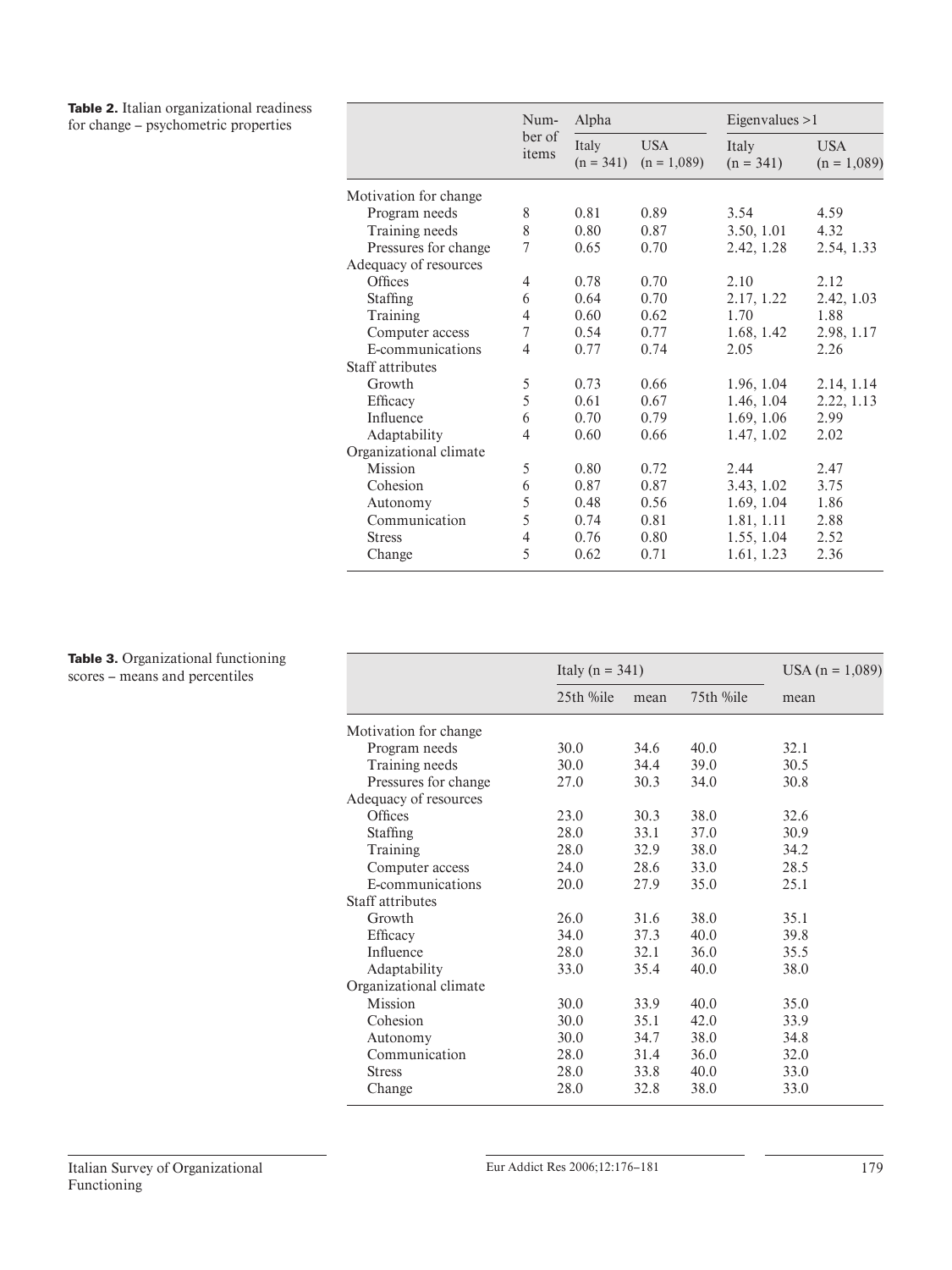|                        | Private<br>$(n = 109)$<br>M | Public<br>$(n = 232)$<br>M | F-test | p      |
|------------------------|-----------------------------|----------------------------|--------|--------|
| Motivation for change  |                             |                            |        |        |
| Program needs          | 33.6                        | 35.1                       | 3.12   | 0.08   |
| Training needs         | 34.3                        | 34.4                       | 0.02   | 0.90   |
| Pressures for change   | 31.1                        | 29.8                       | 2.38   | 0.10   |
| Adequacy of resources  |                             |                            |        |        |
| Offices                | 33.3                        | 28.9                       | 14.66  | 0.0002 |
| Staffing               | 33.2                        | 33.1                       | 0.01   | 0.92   |
| Training               | 31.8                        | 33.4                       | 3.00   | 0.09   |
| Computer access        | 26.6                        | 29.6                       | 13.89  | 0.0002 |
| E-communications       | 24.0                        | 29.7                       | 21.34  | 0.0001 |
| Staff attributes       |                             |                            |        |        |
| Growth                 | 30.1                        | 32.3                       | 6.32   | 0.02   |
| Efficacy               | 37.5                        | 37.3                       | 0.07   | 0.80   |
| Influence              | 33.2                        | 31.6                       | 5.21   | 0.03   |
| Adaptability           | 33.5                        | 36.3                       | 19.66  | 0.0001 |
| Organizational climate |                             |                            |        |        |
| Mission                | 36.5                        | 32.7                       | 17.00  | 0.0001 |
| Cohesion               | 39.3                        | 33.1                       | 40.57  | 0.0001 |
| Autonomy               | 35.1                        | 34.5                       | 0.73   | 0.40   |
| Communication          | 32.8                        | 30.7                       | 6.14   | 0.02   |
| <b>Stress</b>          | 33.5                        | 33.9                       | 0.24   | 0.63   |
| Change                 | 33.0                        | 32.4                       | 0.75   | 0.39   |

**Table 4.** Public versus private organizational functioning in Veneto, Italy

ilar with slighter elevations in needs among Italian respondents. USA staff indicated lower levels of resources best characterized by more limited Internet/e-mail access and utilization, but yet somewhat higher levels of staff attributes. Finally, mean scores for public compared with private (table 4) show Italian staff differences in the areas of adequacy of resources and organizational climate. The private sector has generally better office resources and less computer access and e-communications, but yet more cohesion, and a better sense of mission. Adaptability was higher among the public sector.

Additional analyses were conducted to examine differences in scale score levels between electronic and paper versions, and these revealed no significant difference between methods of administration. Upon completion of the ORC, respondents were asked to provide additional comments and suggestions. Specifically they were asked to address the key strengths of their organization and current organizational challenges or weaknesses, and to offer any other further comments or suggestions. These were synthesized and they confirmed the rating scores for various scales. For example, positive cohesion scores were accompanied by written comments about cohesion being a strength as well as expressions of positive and cooperative working relationships.

# **Discussion**

The Italian version of the TCU ORC was psychometrically acceptable. Overall, the ORC appears to have good applicability and utility for use with staff from drug abuse treatment programs in Northern Italy. The cross-cultural comparison of profiles from the two countries revealed differences in staff attributes. The staffs of USA programs viewed themselves as having more training resources and control in their work environment, as measured by growth, efficacy, influence, and adaptability, than the Italians. Programs in the Veneto region had better cohesion, and staffing, but more program and training needs. Interestingly, the organizational climates between these two countries were essentially the same. There was an expectation that USA programs would have better Internet or electronic communication capabilities, but the converse occurred and the Italian staff reported higher levels of e-communication.

The Comparison of Public and Private Italian programs showed that staffs in the public sector viewed themselves as having more program resources, including training resources, computer access, and e-communication. They also were higher on scales measuring growth and adaptability, but lower on influence and cohesion. On the contrary, the Italian private sector was found to have more cohesiveness and influence. These differences when coupled with program performance as measured by client treatment progress and outcomes may help the Italian health ministry in its efforts to identify organizational enhancements that can target treatment improvements.

Findings suggest several organizational areas suitable for intervention. For example, activities geared toward sharing of knowledge and opinions may impact perceptions of influence among staffs in the public sector, and these same staffs may benefit from team building exercises. Repeated measures using the ORC in a longitudinal field data collection design can allow program directors and staff to monitor changes over time as macro-level (ministry) policies are modified, as well as when microlevel program practices are altered. The ORC, when used repeatedly over time is sensitive enough to detect changes. If used in this manner, particularly after organi